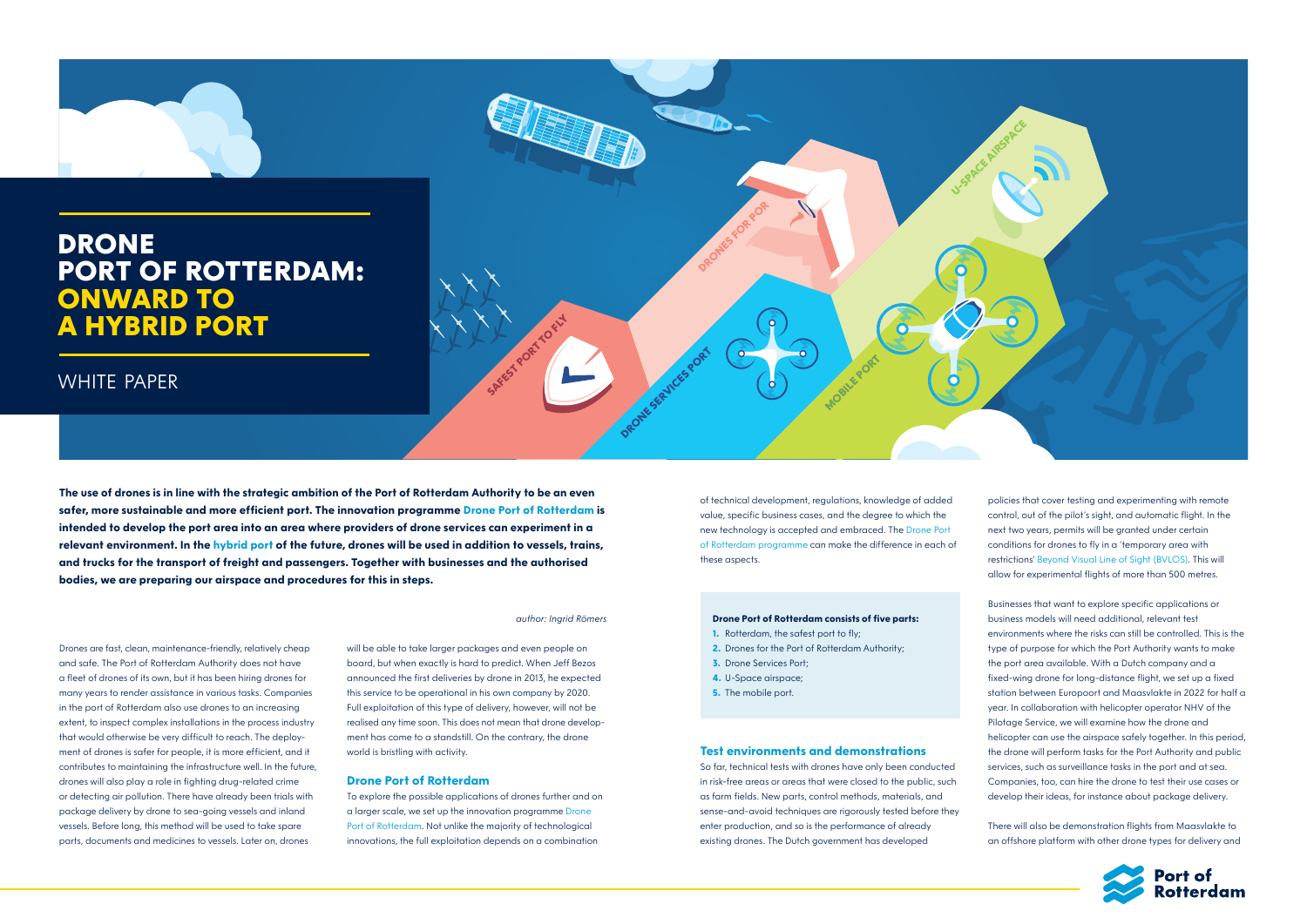long-distance surveillance. Organisations interested in developing services involving drones and potential clients using these services will be invited to gain more knowledge about these drones and to get or suggest ideas. These demonstrations will take place in the [Dutch Drone Delta \(DDD\),](https://www.dutchdronedelta.nl/) of which the Port of Rotterdam Authority is one of the co-founders. The DDD joins forces with public services, business and relevant stakeholders for the future of Urban Air Mobility. The DDD is committed to creating social support for drone applications and focuses on autonomous long-distance flight, the safe integration of manned and unmanned traffic, delivery by drone, and the transport of freight and passengers between and in cities. The demonstrations in the Rotterdam port area are part of this.

# **1. ROTTERDAM, THE SAFEST PORT TO FLY**

We have the ambition to be the Safest Port to Fly. In consultation with the authorised bodies, we will assess the port area for drone-related risks and propose measures to mitigate these risks so as to safeguard a safe use of airspace while drones can be deployed in the best way possible. The four other Dutch sea ports are also involved in this consultation, in which aspects like privacy and cyber security are discussed as well.

These developments are driven not only by technology but also by legislation and regulations on the use of drones. The European Union is working on harmonisation and regulations, with the emphasis shifting from regulationbased to risk-based policies. Drone use is permitted on an increasingly wider scale, on the condition that safety is safeguarded. Providers of new drone services have to analyse the risks and demonstrate that these are reduced to acceptable levels.

With partners in the Safety Region, we will set up a protection model in the next few years to prevent the use of drones for mala fide purposes, including espionage, sabotage and drug trafficking. This model has been developed by the Royal Netherlands Aerospace Centre (NLR) and the Netherlands Organisation for Applied Scientific Research (TNO) in cooperation with the Dutch Ministry of Defence. The steps of this model range from prevention and detection to neutralisation.

# **2. DRONES FOR THE PORT OF ROTTERDAM AUTHORITY**

The role of cameras in the port is getting more and more important. These can be fixed cameras but also mobile cameras, like those attached to a drone. Shipping masters on patrol vessels are already being assisted by fire department drones when



handling incidents like water pollution for instance. Drones can map the size of an oil spill and find its source quickly. In a similar way, they can detect the location of heavy objects that have fallen overboard. Vessels nearby can be alerted in time so that collisions are prevented. Drones also provide support when quays and other infrastructure are inspected. They conduct checks and perform measurements in the port area, a method that is more efficient and improves safety. When a storm is brewing, drones can be deployed to check if vessels are moored securely at their berths. After a storm, drones can assist in speeding up clean-up operations by mapping debris and waste that has been blown into the port basins. An incident vessel with shifted containers on board that asks for admission to the port of Rotterdam can be assessed quickly with the help of a drone so that proper measures can be taken.

Applications of this type are the subject of regular pilots, for instance on increasing the mooring capacity for inland vessels carrying hazardous substances. Via a drone, the Harbour Master's Division watches if everything is going fine. In this way, assistance provided at the location can be restricted to situations in which it is absolutely necessary.

# **3. DRONE SERVICES PORT**

With the rapidly advancing technological developments, there are more and more drone applications that are interesting to port areas in particular. Examples include taking samples or performing inspections of hold and cargo even before the vessel arrives at the port. Here, drones will be used that can find their way autonomously while detecting and avoiding objects during flight. This may help vessels and terminals comply with all regulations without any delay.

Vessels receiving delivery by drone of parts required for repairs at sea can reduce their berthing time in the port. Progressive shipping companies are thinking about ways to adjust safety regulations on board to provide for the safe landing of drones on their vessels.

Applications for clients, such as transporting documents and delivering parts over various distances, as well as gas detection, emission monitoring and measuring quality (of water for example), require different types of drones and services. As a Drone Services Port, the Port of Rotterdam wants several drone services to be available to all sectors of the port business community, from maritime and inland shipping to the offshore industry, as from 2022. To this end, we are actively looking for companies that provide drone applications in the maritime sector and that want to cooperate with us.

### **4. U-SPACE AIRSPACE**



U-Space airspace is the European name for environments in which major traffic flows of drones need to be managed. Preparing the port area for a future in which drone traffic is likely to intensify is a process in steps and takes careful consideration. On the one hand, infrastructural adjustments are needed, including sky ports where drones can take off and land safely. On the other hand, tasks and powers have to be laid down clearly.

The Harbour Master has always been the competent authority that organises and provides VTS, Vessel Traffic Services, for maritime shipping. These outstanding VTS services have made Rotterdam a safe port for maritime shipping for many decades. We want to examine if the Port Authority can also manage air traffic in the lower airspace as a regular port operation. Or should this task be assigned to air traffic controllers, for instance, who have so much experience in the field of manned aviation?



Choices in setting up and managing procedures for this airspace of up to 150 metres will be essential in the next few years. The same applies to financing these. Shore-based radar and personnel costs of maritime shipping VTS are partly paid from the port dues. For the use of drones, some kind of air dues or air tax might be charged.